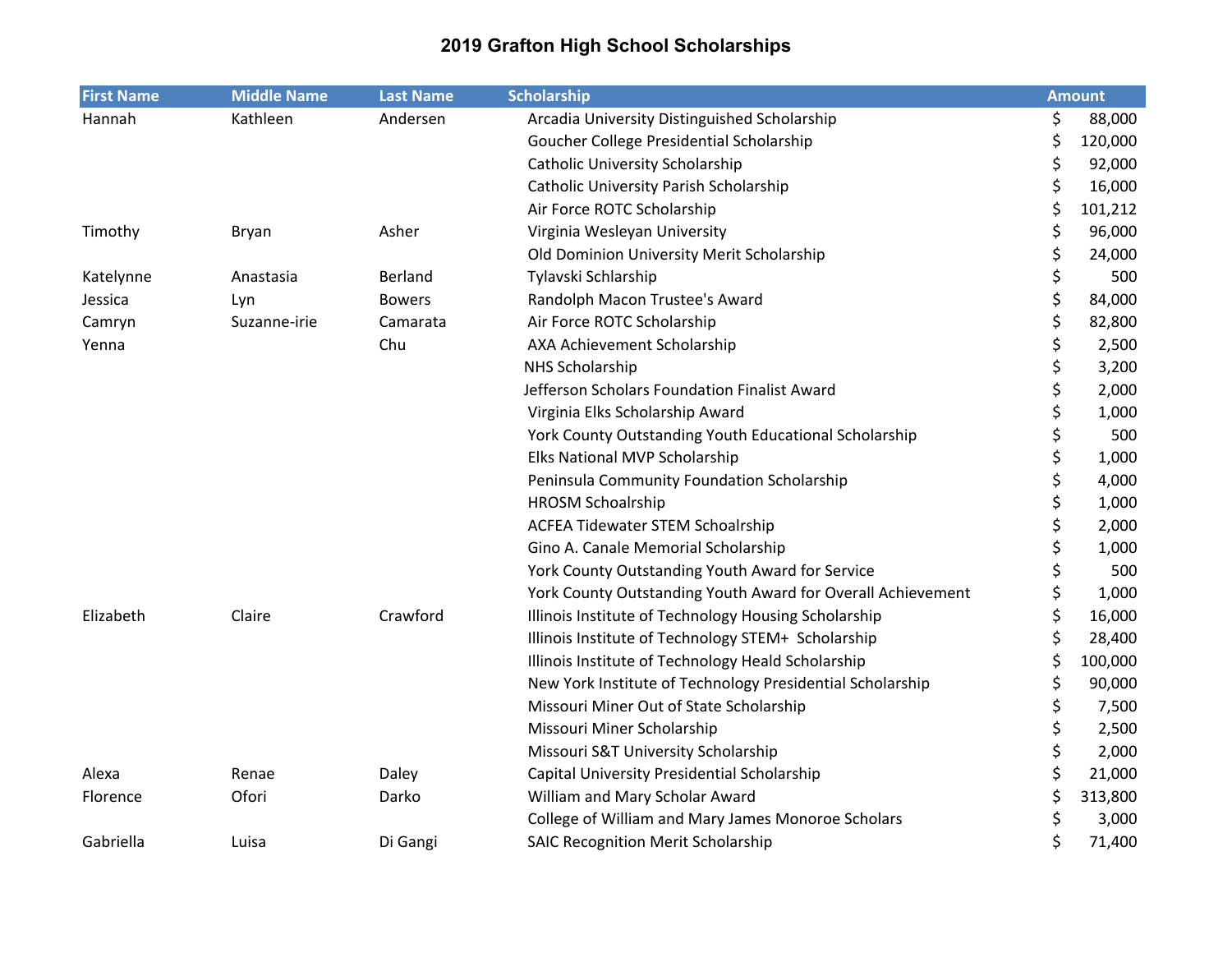|           |                |           | <b>SCAD Academic Honors Scholarship</b>                       | \$<br>40,000  |
|-----------|----------------|-----------|---------------------------------------------------------------|---------------|
|           |                |           | <b>MICA Creative Vision Award</b>                             | \$<br>36,000  |
| Alan      | Staunton       | Duncan    | Ferrum College Panther Scholar                                | \$<br>58,000  |
| Madeleine | Alston Joy     | Etheridge | <b>Hollins Scholars Award</b>                                 | \$<br>112,000 |
|           |                |           | Sweet Briar Merit Scholarship                                 | \$<br>24,000  |
|           |                |           | <b>UMW Collegiate Award</b>                                   | \$<br>20,000  |
|           |                |           | <b>UMW Virginia Top Dollar Award</b>                          | \$<br>20,000  |
| Connor    | Justin         | Fish      | University of Mary Washington Presidential Award              | \$<br>12,000  |
|           |                |           | Longwood University 1839 Scholarship                          | \$<br>12,000  |
| Benjamin  | Wallace        | Ford      | AFCEA Tidewater STEM Schoalrship                              | \$<br>1,000   |
| Haley     | Madison        | Fowler    | Bridgewater College McKinney ACE Schlarship                   | \$<br>104,000 |
|           |                |           | VCU Virginia Merit Scholarship                                | \$<br>12,000  |
| Caroline  | Carnes         | Frecker   | Virginia Wesleyan University Presidential Scholarship         | \$<br>96,000  |
| Alaina    | <b>Breanne</b> | Griffin   | Radford University Red and White Scholarship                  | \$<br>12,000  |
|           |                |           | Shenandoah Univeristy Academic Scholarship                    | \$<br>60,000  |
| Colleen   | Michelle       | Goodly    | Sweet Briar Merit Scholarship                                 | \$<br>12,000  |
| Nathan    | Patrick        | Hass      | Hampden-Sydney Allen Scholarship                              | \$<br>120,000 |
|           |                |           | Hampden-Sydney Eagle Scout Citizen-Leader Scholarship         | \$<br>20,000  |
| Brayden   | Graham         | Hodges    | Yorktown Women's Club Scholarship                             | \$<br>3,000   |
| Ariel     | Elizabeth      | Hofman    | <b>SCAD Academic Honors Scholarship</b>                       | \$<br>42,000  |
|           |                |           | MICA Academic Excellence Scholarship                          | \$<br>12,000  |
|           |                |           | VCU Virginia Merit Award                                      | \$<br>12,000  |
| Harper    | Daryn Zionna   | Imm       | Old Dominion University Merit Scholarship                     | \$<br>16,000  |
| Caroline  | Rose           | Kasten    | Air Force ROTC College Scholarship                            | \$<br>90,000  |
|           |                |           | Army ROTC Scholarship                                         | \$<br>72,000  |
| Allison   | Catherine      | Kenney    | The College of Saint Rose Academic Scholarship                | \$<br>88,000  |
| Timothy   | Isaiah         | Lane      | Old Dominion Univeristy NROTC Preparatory Scholarship         | 90,000        |
| Katharine | Mary           | Lewis     | Virginia Wesleyan Presidential Scholarship                    | \$<br>96,000  |
|           |                |           | George Washington University Presidential Academic Schlarship | \$<br>150,000 |
|           |                |           | United States Air Force Academy                               | \$<br>400,000 |
|           |                |           | Air Force ROTC Scholarship                                    | \$<br>114,000 |
| Daniel    | Louis          | Luongo    | Old Dominion University Merit Scholarship                     | \$<br>8,000   |
| Lauren    | Skylar         | MacDonald | University of Lynchburg Founder's Scholarship                 | \$<br>80,000  |
|           |                |           | Virginia Wesleyan University Scholarship                      | \$<br>88,000  |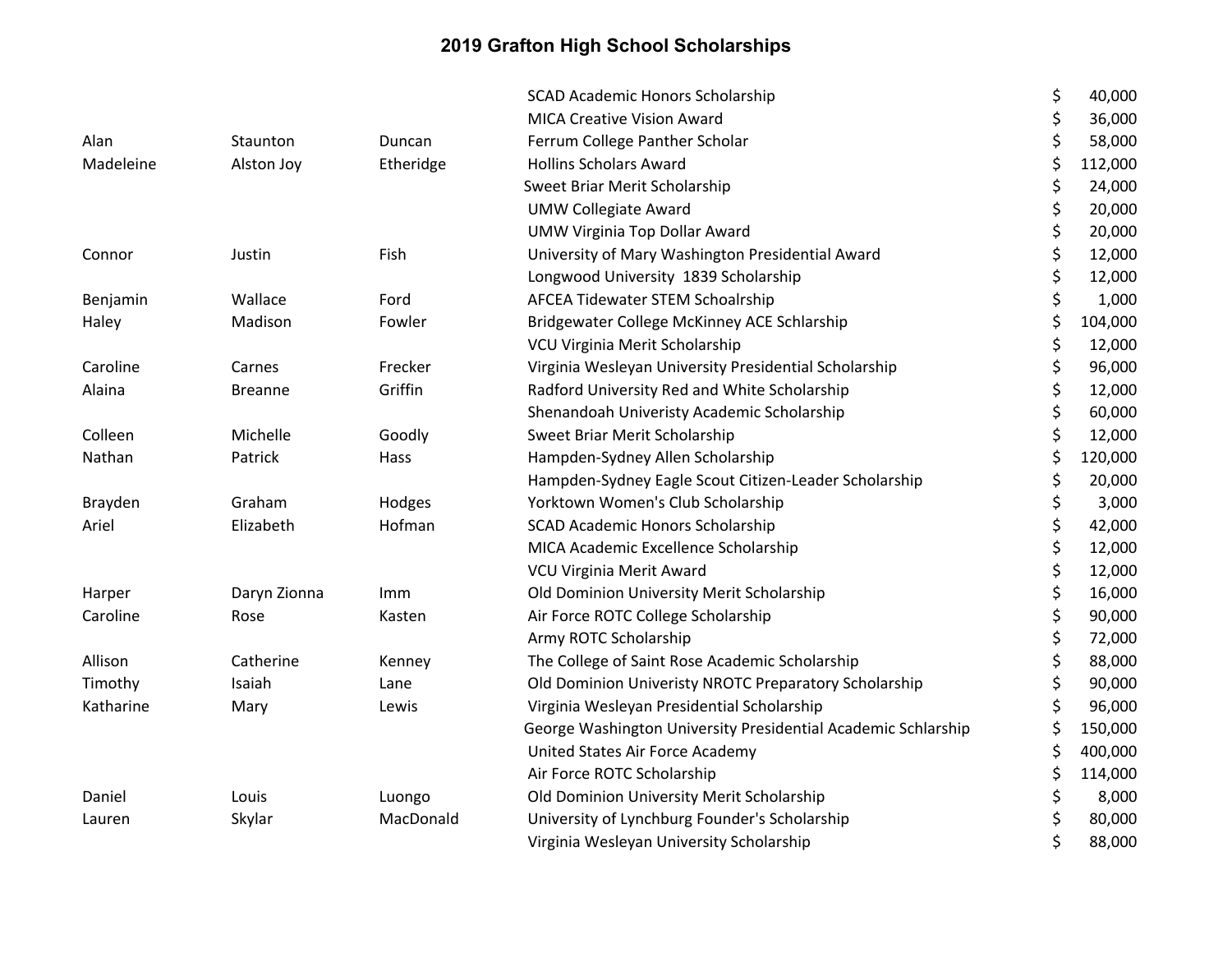|                |                |           | <b>WVU Scholarship of Distinction</b>                          | \$<br>28,000  |
|----------------|----------------|-----------|----------------------------------------------------------------|---------------|
| Logan          | Makenzie       | Machen    | Longwood University Joan of Arc Scholarship                    | \$<br>16,000  |
|                |                |           | Old Dominion University Merit Scholarship                      | \$<br>16,000  |
| Mary           | Katherine Jean | McCaffrey | <b>York Retired Teachers Association Scholarship</b>           | \$<br>1,400   |
| Sydney         | Rachelle       | McGhee    | Phi Theta Fraternity Inc, James Arrington Memorial Scholarship | \$<br>1,000   |
| <b>Brandon</b> | Lee            | Mosier    | Virginia Tech Emerging Leader Scholarship                      | \$<br>8,000   |
| Ellen          | Grace          | Mundy     | Longwood University 1839 Scholarship                           | \$<br>12,000  |
| Aaron          | Patrick        | Nau       | Bridgewater College Eagle Award                                | \$<br>88,000  |
|                |                |           | Bridgewater College Music Schlolarship                         | \$<br>2,000   |
|                |                |           | Julie Sager Scholarship                                        | \$<br>1,000   |
| Andrew         | Christopher    | Nau       | Old Dominion University Merit Scholarship                      | \$<br>2,000   |
| Gracie         | Kathleen       | Nguyen    | <b>Arconic Foundation Scholarship</b>                          | \$<br>1,000   |
|                |                |           | <b>SCAD Academic Honors Scholarship</b>                        | \$<br>40,000  |
|                |                |           | SCAD Achievement Honors Scholarship                            | \$<br>6,000   |
|                |                |           | <b>SCAD Student Incentive Scholarship</b>                      | \$<br>14,000  |
| Lisa           | Nicole         | O'Grady   | Bridgewater College President's Merit Award                    | \$<br>142,800 |
| Lily           | Anna           | Olson     | Pere Marquette Scholarship                                     | \$<br>64,000  |
| Jasmine        | Snehal         | Patel     | <b>VCU Virginia Merit Award</b>                                | \$<br>12,000  |
| Ellie          | Jean           | Powell    | Saint Vincent College Merit Award                              | \$<br>84,000  |
| Liam           | Connor         | Purdy     | George Mason University Foundation Award                       | \$<br>8,000   |
| Kyle           | Alexander      | Reister   | Longwood University Lancer Achievement Award                   | \$<br>8,000   |
| Ada            | Marie          | Rexrode   | Shenandoah University Conservatory Scholarship                 | \$<br>18,000  |
|                |                |           | Shenandoah University Conservatory Talent Award                | \$<br>12,000  |
|                |                |           | Shenandoah University Conservatory Special Talent Supplement   | \$<br>3,000   |
|                |                |           | Shenandoah University Academic Scholarship Award               | \$<br>8,000   |
| Emma           | Katherine      | Richards  | Roanoke College Presidential Award                             | \$<br>23,000  |
|                |                |           | Roanoke College Comonwealth Award                              | \$<br>2,000   |
| Joshua         | Michael        | Roane     | Chowan University Presidential Scholarship                     | \$<br>36,000  |
| Madeline       | Serena         | Ruffieux  | <b>SCAD Academic Honors Scholarship</b>                        | \$<br>16,000  |
|                |                |           | SCAD Achievement Honors Scholarship                            | \$<br>4,000   |
| Elisabeth      | Marie          | Seguin    | University of Mary Washington Honor Presidential Award         | \$<br>16,000  |
|                |                |           | <b>TCU Founders Scholarship</b>                                | \$<br>40,000  |
|                |                |           | George Mason University Mason Distinction Award                | \$<br>8,000   |
|                |                |           | Christopher Newport University Trible Schlar                   | \$<br>12,000  |